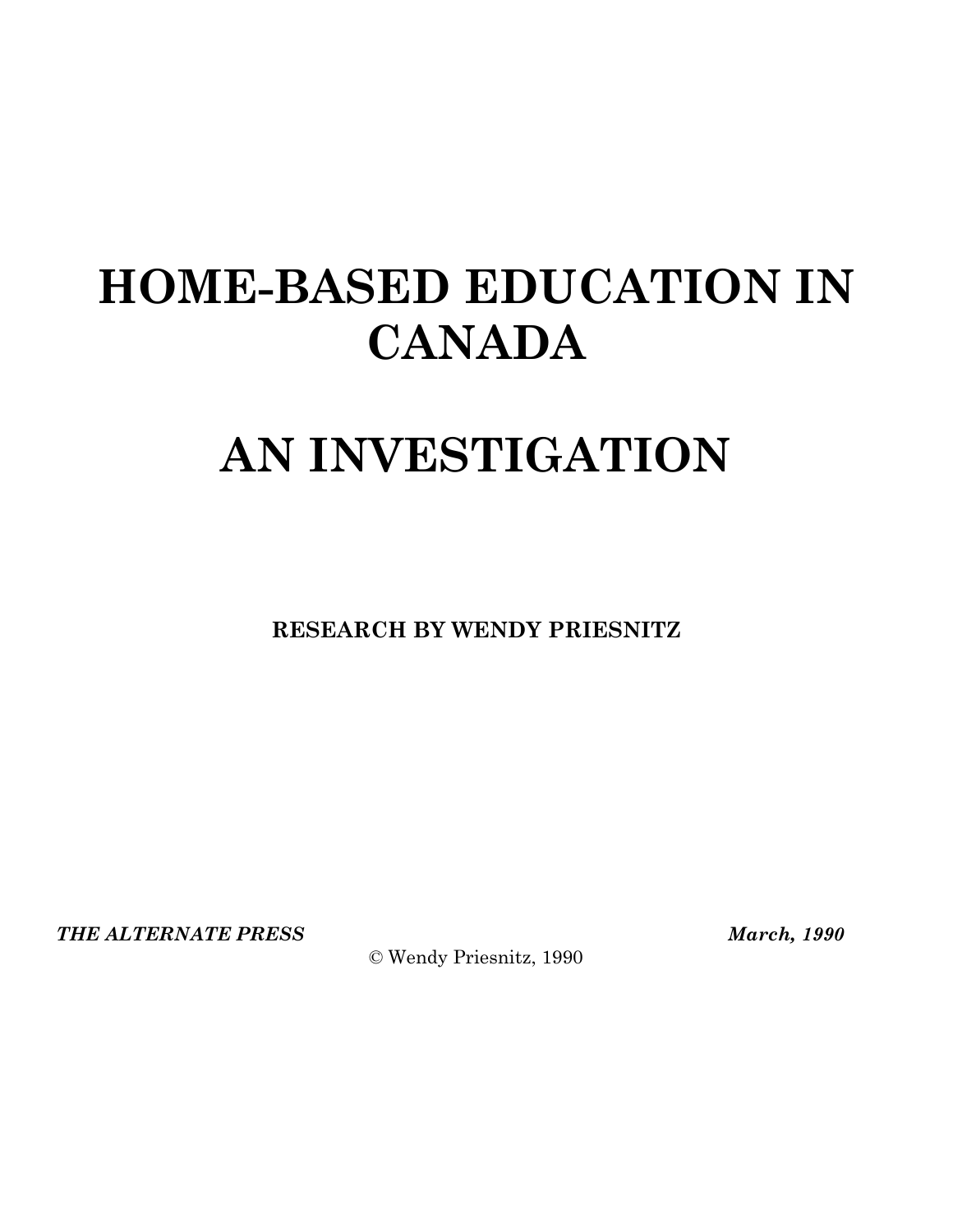### **2 A STUDY OF HOME-BASED EDUCATION IN CANADA**

 At a time when the majority of parents are relying heavily on the school system to help raise their children, a small band of parents is reversing the process. In increasing numbers, and for many reasons, parents across Canada are literally taking their children's education into their own hands.

 Home-based education, although legal in all provinces and territories, is greatly misunderstood by many educational administrators and the general public. And in spite of the fact that U.S. research, as well as experience, indicate that the home education experience is a positive one, resulting in well-adjusted, academically adept, confident and self-reliant children, there is little Canadian data to back this up. In an attempt to remedy this situation, this study was undertaken as the first part of an on-going research project by The Canadian Alliance of Home Schoolers (C.A.H.S.), founded as a support and information service in 1979.

 One thousand families were sent questionnaires in the summer and fall of 1989. Given current estimates of approximately 30,000 home educating families in Canada, this sampling is considered to be of good size..

 This first survey was designed to create a profile of these pioneering families. Future research will attempt to document both academic achievement and parental attitudes towards achievement.

#### *research by Wendy Priesnitz written by Wendy Priesnitz*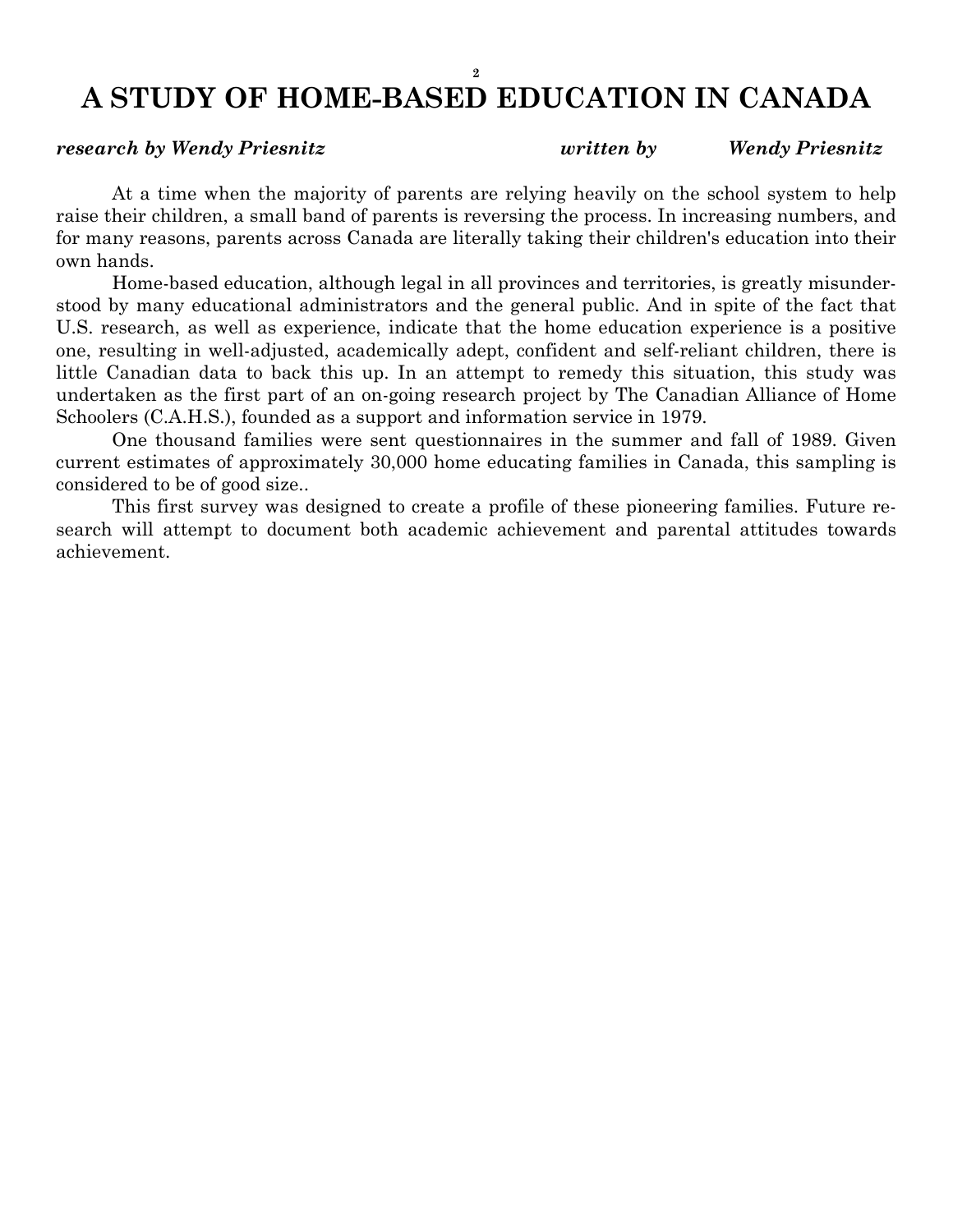#### **3 THE HOME EDUCATING FAMILY**

#### **SOCIO-ECONOMIC STATUS**

 The survey results show that home-based education is not limited to one socio-economic group. Nor is it limited to people with an academic or post-secondary education background. Although two-thirds of the families surveyed have at least one parent with college or university education, 26 per cent of parents have only high school diplomas and a few parents didn't even graduate from high school.

 Although some parents in this sampling have teaching certificates, most do not (teacher certification of parents is not a prerequisite for home education). In fact, less than one quarter are teachers, librarians or professors. The remaining parents are employed in various fields ranging from technology and trades to agriculture and sales. Twenty-nine per cent are selfemployed, many in home-based businesses, allowing for flexibility and child participation in the business.

 Half of the home educating families surveyed are in annual income brackets at or below \$30,000 (considered low by Canadian standards). In non-self-employed families, only one parent holds a full-time job outside the home in over 90% of cases. Most families fall into a mid-range bracket and only eight per cent of the families questioned earn over \$60,000 per year.

 The split between rural and urban living is fairly equal, slightly favouring a rural environment. Fifty-nine per cent live in small towns or in the country, and 41 per cent live in suburbs or cities.

#### **POLITICAL/RELIGIOUS ORIENTATION**

 The political views of home educating parents appear to be as varied as any other sector of society, with support for all three major political parties represented equally along with an equal number of individuals professing to have no particular political affiliation.

 Religious commitment is fundamental to the lives of 53 per cent of the home educators questioned. Another 13 per cent said religion has "some influence" on their lives and 12 per cent said they value some type of spiritual beliefs but have no specific organized religious affiliation or practices. Just less than one quarter of the families claimed to have no religious or spiritual commitment at all.

#### **MOTIVATION FOR HOME-BASED EDUCATION**

 *"I dislike the 'status quo' indoctrination of public school -- in particular Christianity, capitalism and consumerism. Also the school yard is a terrible place for a child, very negative, repressive and destructive. We have different values about family and self-sufficiency, etc. We would like our son to survive the mess the world is in!"* 

 *"The Lord gave us our children and it is our responsibility to raise and train them."* 

 *"I like my kids. They have fun at home. They're intelligent and learn readily without enforced instruction. They are free to learn what they want when they are ready."*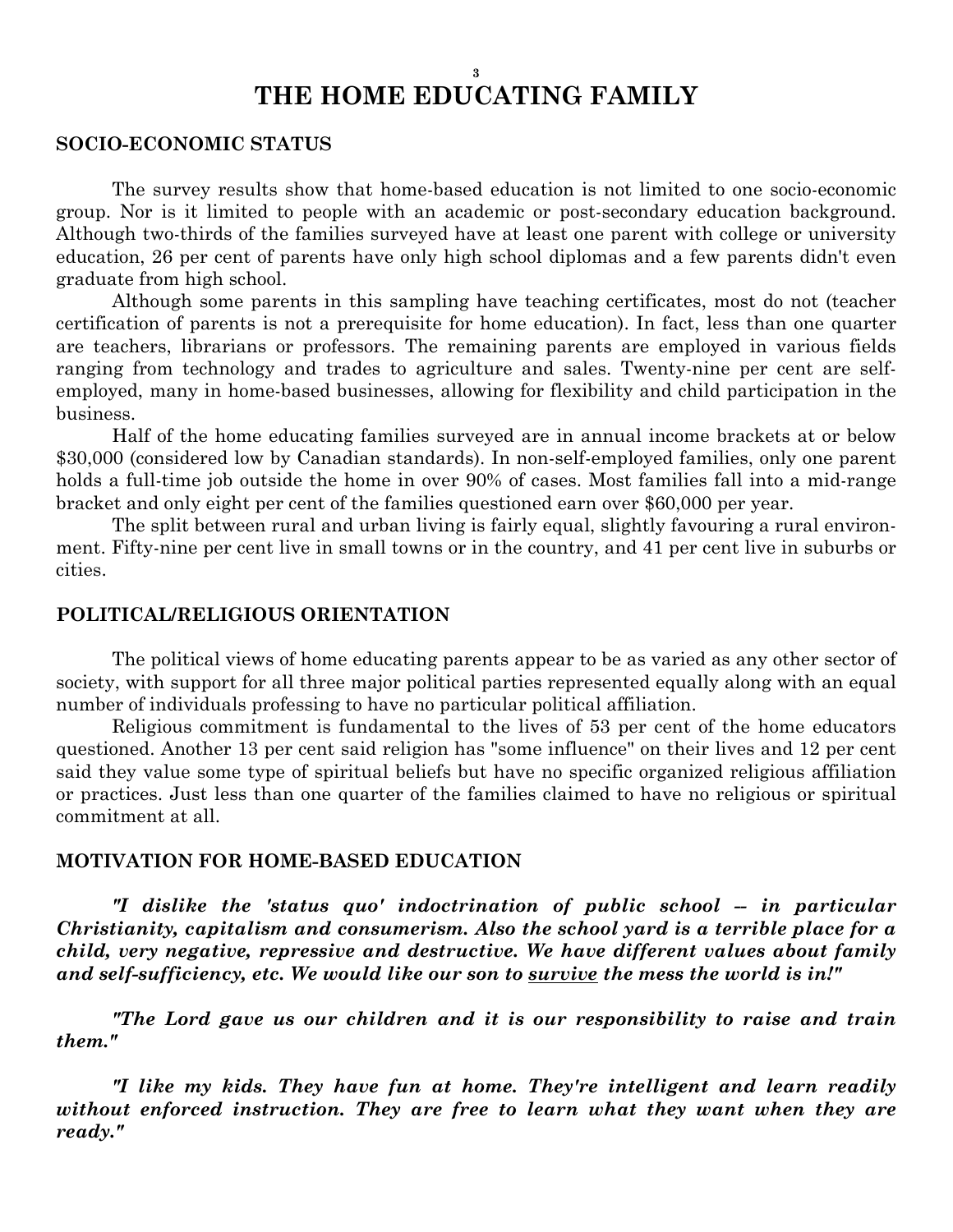As is demonstrated by the above comments from respondents, there is a wide variety of reasons why parents chose home-based education for their children. Nearly three quarters of the parents attribute their choice to academic concerns or philosophical beliefs. These range from concerns about peer pressure, lack of individual instruction and insufficient stimulation, to wanting to spend more time with young children and enjoying watching them grow up. The remaining one quarter of parents keep their children out of regular schools for religious reasons. These parents feel they are better equipped than the school to teach their children the values and morals that are fundamental to their religion, and at the same time can avoid what they see as the negative influences of the secular humanism that they feel permeates public school systems.

#### **RELATIONS WITH THE PUBLIC SCHOOL SYSTEM**

 *"Public schools are great places of business for salaried teachers, unions, administrators, janitors, bus drivers, textbook corporations, building contractors, cafeteria workers, etc., but no place for bright, curious children."* 

 *"The public school system serves a need for most Canadian citizens. The alternative choice should be available to all."* 

 *"As a teacher in the public school system for 10 years, I know that the system is only as good as the individual teacher."* 

 Although home educators have rejected the services of public school systems, not all are especially negative about them. Thirty-one per cent of those questioned expressed indifferent or conditionally positive attitudes towards public schools. And, in fact, many parents recognize that although schools are undesirable to them for a variety of reasons, some individual teachers make real efforts to cater to the specific needs of their students. Some parents feel the public school system is necessary, but not appropriate for all and therefore attendance and/or enrollment should be optional.

 Of the 55 per cent of respondents who expressed negative feelings about public school systems, almost half cite such philosophical reasons such as inadequate religious instruction, overcrowding and the breeding of mediocrity. Six per cent attributed their negative attitudes to specific bad experiences, while a total of 18 per cent of the parents surveyed have had some kind of conflict with public educational authorities.

#### **TESTING**

 *"If the results of standardized tests are not abused, there is nothing wrong with the procedure."* 

 *"I don't want to give up my responsibility and my preference for guiding my children's lives as I see fit to some standardized system which substitutes conformity for love and information for the pursuit of wisdom."* 

 *"All of my children had standardized testing at the last school they attended. Two of them scored one to two grades higher than their age placement; the youngest child scored too high to rate."*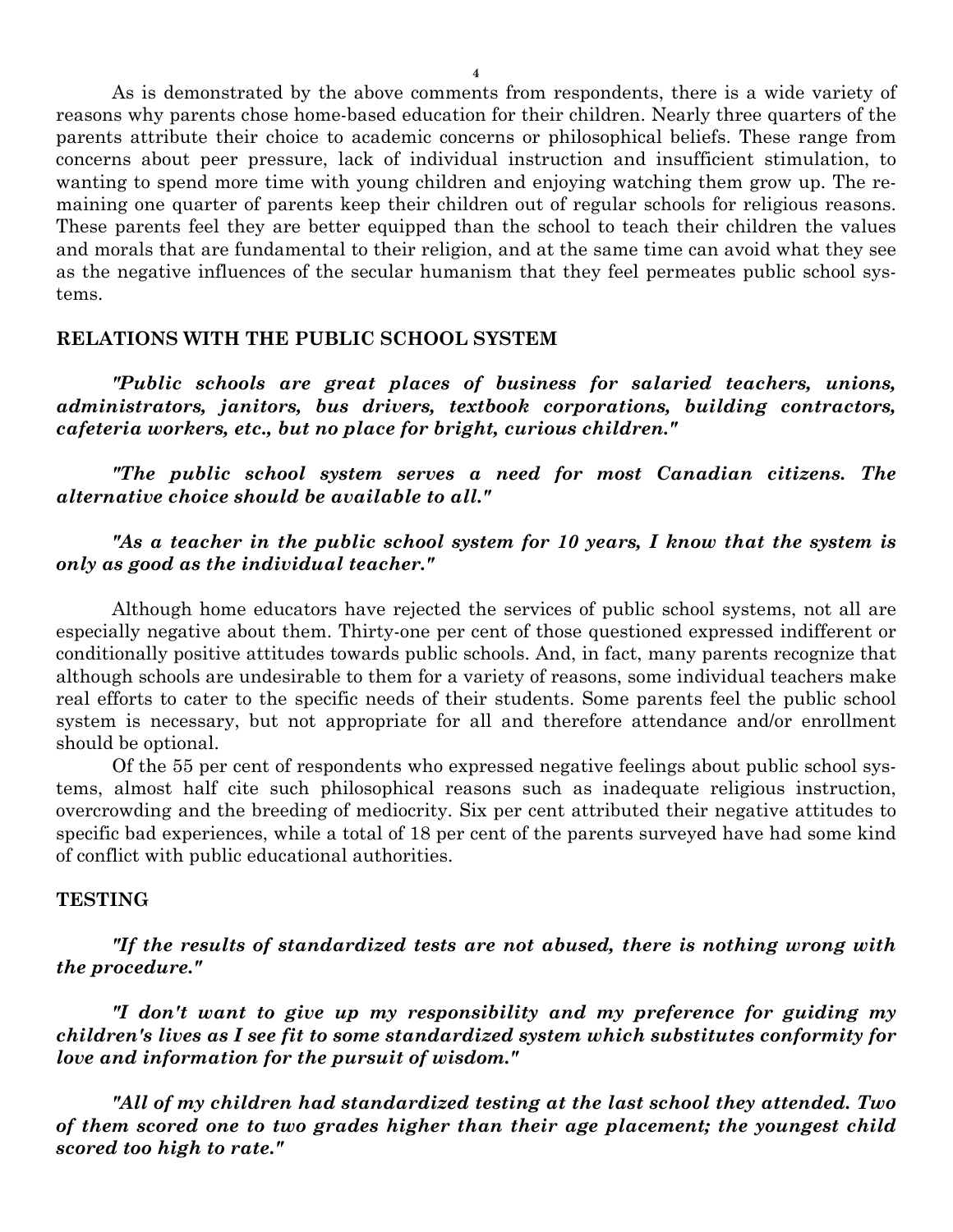#### *"The school said he had a behaviour problem. Psychological tests showed he was extremely bright and bored with school."*

 Only 36 per cent of the children in the survey have undergone standardized testing. Of those, the vast majority (88 per cent) scored above average results for their equivalent grade level. In some cases the testing was thought by the parents to be necessary and was therefore voluntary; in most instances it was forced by a monitoring school system. Sixty-four per cent of the children surveyed have never written standardized tests.

 A little more than one third of the parents said they didn't mind the idea of standardized testing, while the majority (38 per cent) feel it is not necessary. Twenty-six per cent of respondents are firmly against it and expressed the opinion that it can actually be harmful. Some parents noted that standardized academic testing may be irrelevant or contrary to the homebased learning experience and others expressed the concern that both types of testing can become self-fullfilling prophecies and lead to the incorrect labelling of children.

 In addition, fifteen per cent of the children have been psychologically tested for a variety of reasons ranging from behavioural problems to learning difficulties.

#### **CURRICULUM**

 Sixty-eight percent of those questioned characterize their home education style as informal. Almost half of those said their style was "unstructured", and another 20 per cent called theirs "child directed", while 18 per cent use a combination of all three. This informal style is very different from highly structured school systems and often a reaction to that structure. These parents feel their children enjoy learning more if it is spontaneous and not forced, with children allowed to choose what they want to learn as the need arises.

 Many families use some type of home study program, but on a part-time or casual basis, or for reference purposes only. Many of the home-based educators surveyed called this type of learning "more natural". Of the 58 per cent of families using home study programs, only a third use the curriculum and workbooks as a formal method of teaching. Such programs are often used as a way of keeping the children at grade level in case they decide to re-enter the system, or for the purposes of testing. Just over a quarter of the programs being used were identified as "Christian". Five per cent use correspondence courses and 11 per cent loosely follow their provincial curriculum. Another 11 per cent use various other structured programs.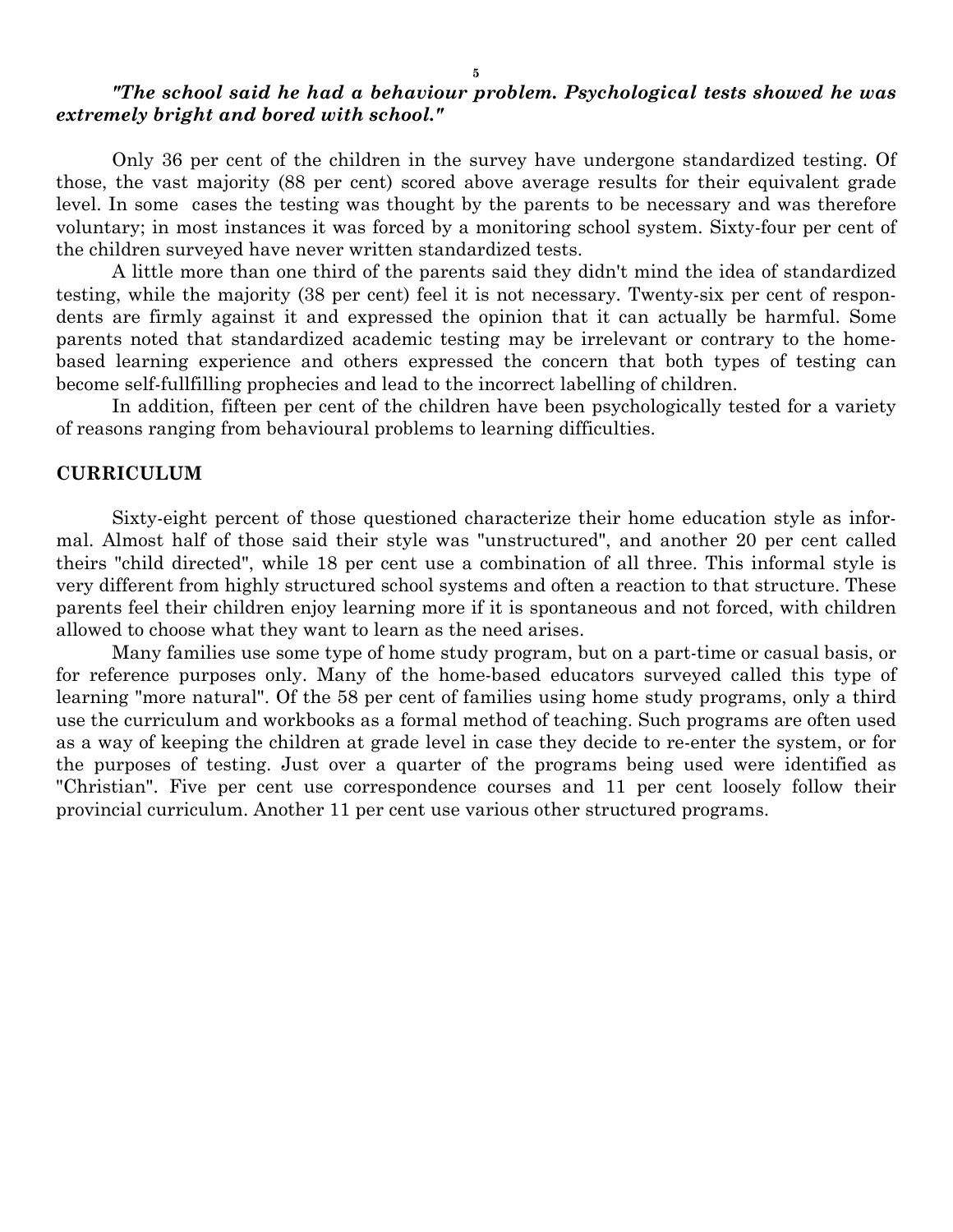### **SUMMARY OF SELECTED STATISTICAL QUESTIONS**

| PARENTS' EDUCATION:              | high school graduation                      | 26%   |
|----------------------------------|---------------------------------------------|-------|
|                                  | at least one with college graduation        | 66%   |
|                                  | at least one without high school graduation | 7%    |
| <b>OCCUPATION OF</b>             | self-employed                               | 29%   |
| <b>EMPLOYED PARENTS:</b>         | librarian/teacher                           | 6%    |
|                                  | professor                                   | 21%   |
|                                  | technology & trades                         | 20%   |
|                                  | farmer                                      | 3%    |
|                                  | armed forces                                | $2\%$ |
|                                  | entertainer/artist/writer                   | 7%    |
|                                  | sales/service                               | 5%    |
|                                  | pastor/missionary                           | 4%    |
| ANNUAL FAMILY INCOME:            | less than $$30,000$                         | 51%   |
|                                  | \$31,000 to \$60,000                        | 41%   |
|                                  | more than $$61,000$                         | 8%    |
| <b>LOCATION:</b>                 | urban (city)                                | 41%   |
|                                  | rural (country, small town, village)        | 59%   |
|                                  | outside of Canada                           | 2%    |
| <b>RELIGION:</b>                 | some commitment to formal religion          | 13%   |
|                                  | formal relgion as major influence           | 53%   |
|                                  | spiritual beliefs, no organized religion    | 12%   |
|                                  | no commitment or religious beliefs          | 22%   |
| <b>MAIN REASON FOR HOME</b>      | academic/philosophical                      | 72%   |
| <b>EDUCATION:</b>                | religious                                   | 25%   |
|                                  | location                                    | 3%    |
| <b>ATTITUDE TOWARDS</b>          | against - philosophical                     | 49%   |
| PUBLIC SYSTEM:                   | against - bad experience                    | 6%    |
|                                  | indifferent/neutral                         | 31%   |
|                                  | no opinion                                  | 10%   |
| <b>CONFLICTS WITH</b>            | yes                                         | 18%   |
| PUBLIC SYSTEM:                   | n <sub>0</sub>                              | 82%   |
| <b>CHILDREN UNDERGONE</b>        | yes                                         | 15%   |
| <b>PSYCHOLOGICAL</b><br>TESTING: | no                                          | 85%   |

**6**